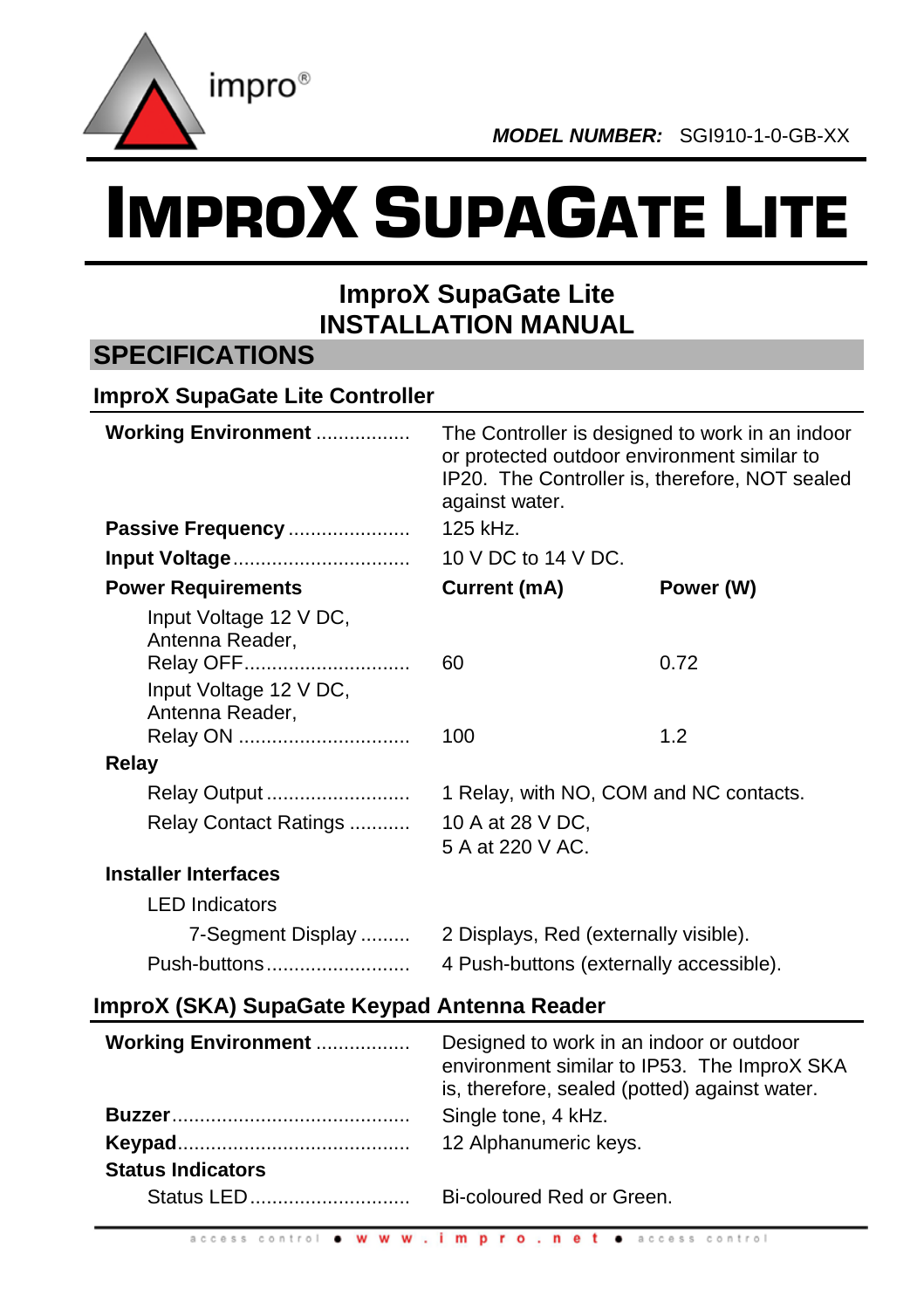# **INSTALLATION INFORMATION**

#### **Accessories**

Find the following when unpacking the Controller:

• An ImproX SupaGate Lite Controller housed in a Black tinted, Polycarbonate Plastic Cabinet. The Controller consists of a 2-piece Top Cover and a Base.

#### **CAUTION: DO NOT use the Metal-oxide Varistor (25 Vrms, 500 A, 77 V max clamping) with mains power applications.**

- One Metal-Oxide Varistor, 25 Vrms, 500 A, 77 V max clamping.
- Four Black tinted, Polycarbonate Plastic Standoffs.
- Two Brass Wood Screws (3.50 mm x 25 mm) and two Wall Plugs (7 mm).
- An extra Serial Number Label.

Find the following when unpacking the Antenna Reader:

- An ImproX SKA Antenna Reader housed in a Black tinted, Polycarbonate Plastic Housing. The ImproX SKA consists of the Front Cover Antenna Reader Assembly (fully potted) and a Backing Plate. The Front Cover Antenna Reader Assembly includes a 2 m (7 ft) shielded multi-strand 3-pair twisted open-ended connection cable.
- Four Brass Wood Screws (3.5 mm x 25 mm).
- Four Wall Plugs (7 mm).
- An extra Serial Number Label.

#### **General**

Remember the following when installing the Controller and Antenna Reader:

#### **Read Range**

The passive read range varies from between 25 mm to 76 mm (1 in to 3 in) depending on the Antenna Reader and Tag used.

#### **Antenna Reader Distance**

The ideal cable distance between the Controller and the ImproX SKA ranges between 2 m to 16 m (7 ft to 53 ft). Achieve this by using a good quality shielded multi-strand 3 pair twisted cable. The cross-sectional area of the cable must not be less than 0.2 mm<sup>2</sup>  $(0.0003 \text{ in}^2)$ .

#### **Cable Specifications**

The cable specifications should be similar to the following:

| <b>Conductor Resistance:</b> | $<$ 2 ohms.   |
|------------------------------|---------------|
| Capacitance, Core to Earth:  | $< 160$ pF/m. |
| Capacitance, Core to Core:   | $< 100$ pF/m. |

#### **Distance between Antenna Readers from DIFFERENT SupaGates**

To avoid mutual interference, install the Antenna Readers alongside each other at least 500 mm (20 in) apart.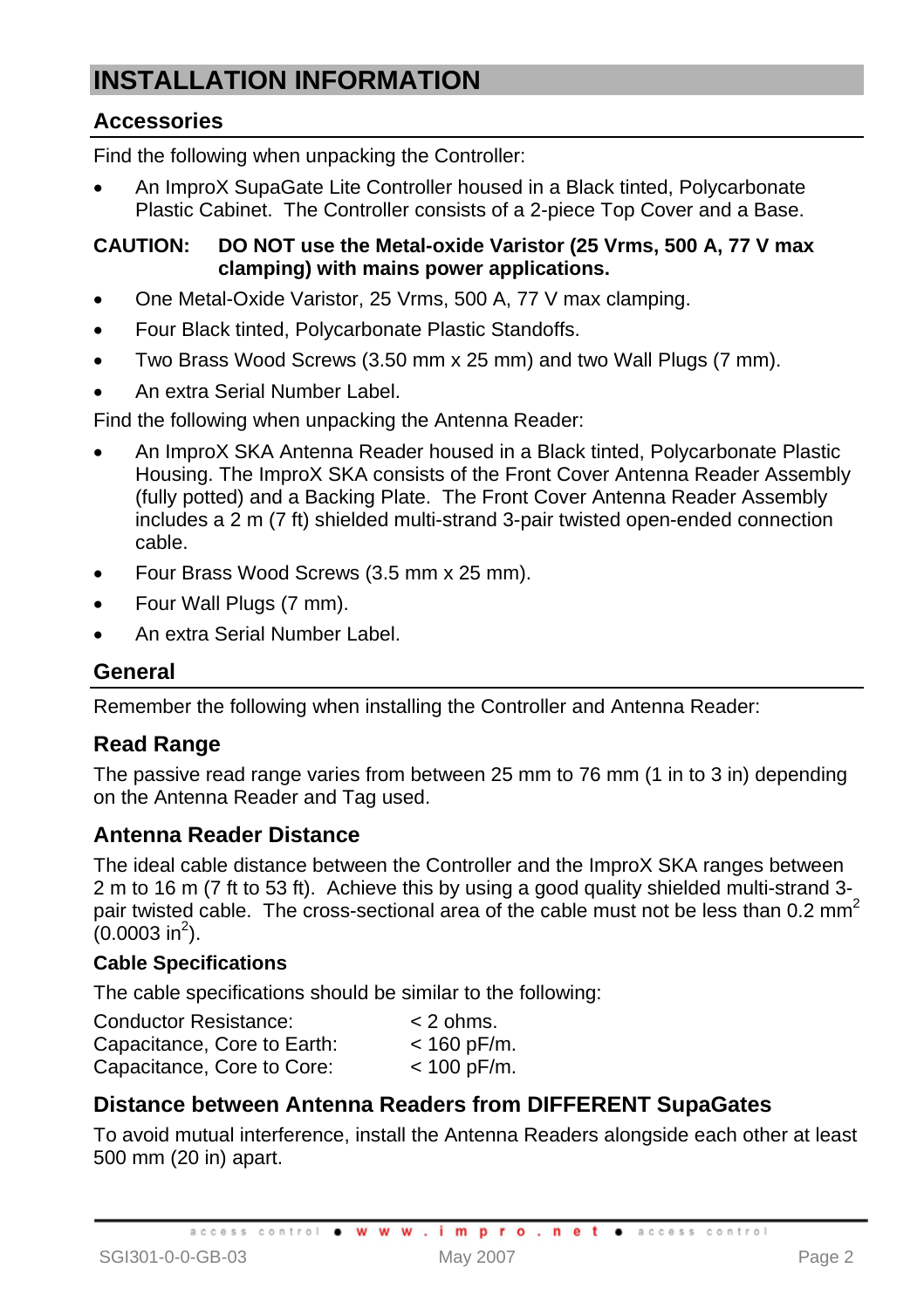#### **Arc Suppression**

Snubber devices are recommended for EMF Flyback and Arc Suppression when driving an inductive load with the Relay, see Figure 1.



**Figure 1: EMF Flyback and Arc Suppression** 

#### **Mounting Details**

#### **CAUTION: Make certain that you mount the Controller and Antenna Reader on a vibration-free surface.**

#### **ImproX SupaGate Lite Controller**

Secure the Cabinet to the mounting surface, using two suitable screws and wall plugs (supplied), nuts and bolts or rivets.

#### **Mounting the ImproX SKA**

#### **CAUTION: Once clipped together, separation of the Backing Plate and Front Cover is likely to cause damage to the Antenna Reader.**

Select the mounting position of the ImproX SKA, considering accessibility, routing of wires and visibility of the Status LED.

Secure the ImproX SKA to the mounting surface, using four suitable screws and wall plugs (supplied), nuts and bolts, rivets or double-sided adhesive tape.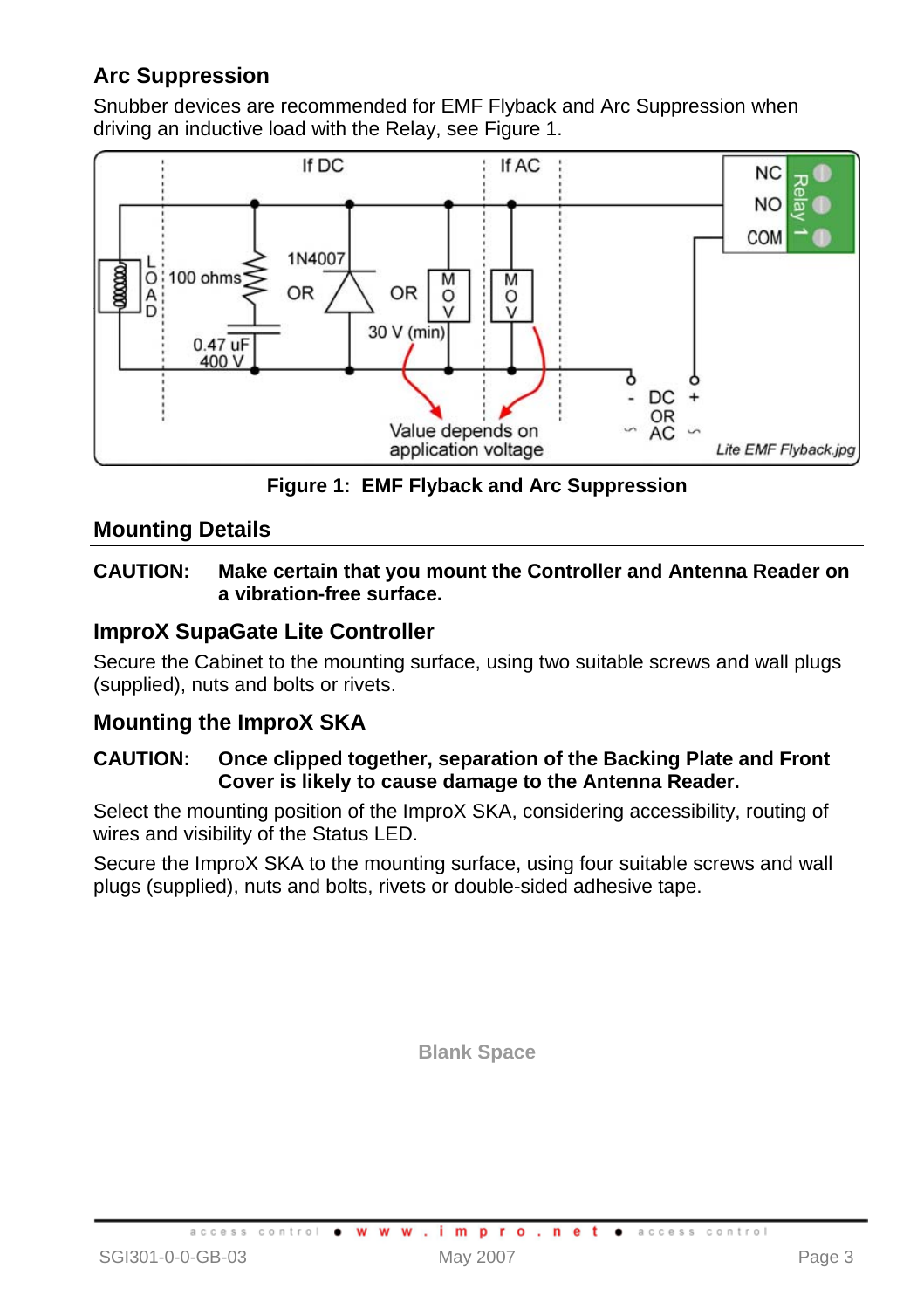# **CONNECTION DETAILS**

Figure 2 shows the layout of the Controller.



**Figure 2: Controller Layout**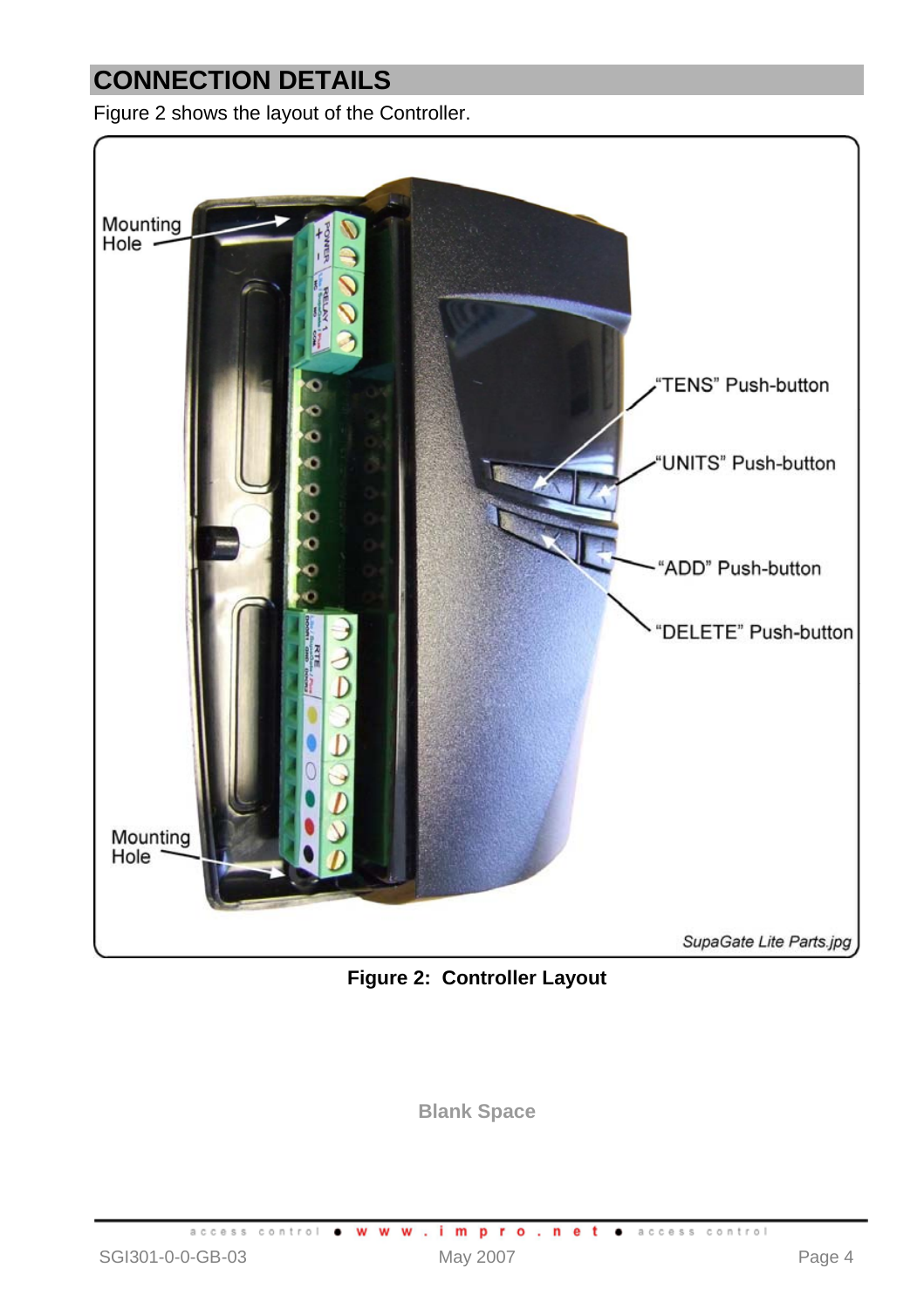

Figure 3 shows a typical connection diagram for the SupaGate Lite.

**Figure 3: Typical SupaGate Lite Electrical Connections**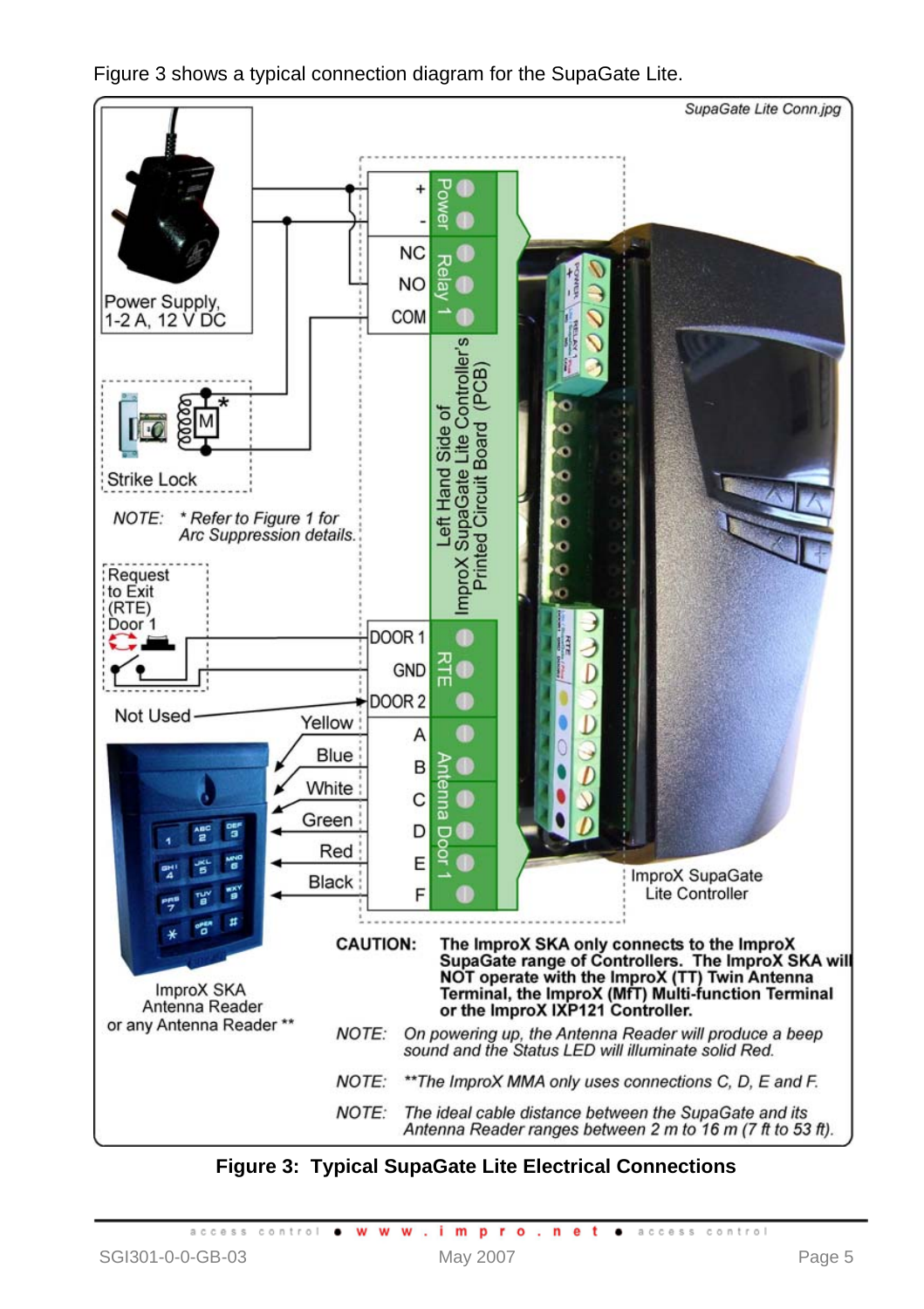# **USER INFORMATION**

|    |                                                                                     | <b>7-Segment Display LED</b>     |                                      |  |  |
|----|-------------------------------------------------------------------------------------|----------------------------------|--------------------------------------|--|--|
|    | <b>Mode and Action</b>                                                              | <b>Displays</b>                  | <b>Display</b><br><b>Duration</b>    |  |  |
|    | <b>POWER-UP</b>                                                                     | <b>TENS</b><br><b>UNITS</b>      | 2 seconds<br>then enters<br>Run Mode |  |  |
|    | <b>RUN MODE</b>                                                                     |                                  | Rotates in                           |  |  |
|    | <b>Reading Tags</b>                                                                 | <b>TENS</b><br><b>UNITS</b>      | a circular<br>manner                 |  |  |
|    | <b>Unknown Tag</b>                                                                  | <b>TENS</b><br><b>UNITS</b>      | 2 seconds                            |  |  |
|    | <b>Tag Found</b>                                                                    | Displays the Tag                 | 2 seconds                            |  |  |
|    |                                                                                     | <b>Memory Location</b>           |                                      |  |  |
|    |                                                                                     | $(01-99)$                        |                                      |  |  |
|    | <b>PROGRAMMING MODE</b>                                                             |                                  | 1 second                             |  |  |
|    | <b>Adding Passive Tags</b>                                                          |                                  |                                      |  |  |
| 1. | In Run Mode press the "ADD" Push-<br>button for less than 1 second.                 | <b>TENS</b><br>UNITS             |                                      |  |  |
| 2. | Press the "TENS" and "UNITS" Push-                                                  | Displays the first free          | 2 seconds                            |  |  |
|    | buttons until the desired Tag Location is                                           | Location (01-99)                 |                                      |  |  |
|    | shown.                                                                              | Displays the Passive             |                                      |  |  |
| 3. | Present the Passive Tag to the Antenna<br>Reader.                                   | Tag (Card) number as<br>follows: |                                      |  |  |
| 4. | Press "ADD" to return to Run Mode.                                                  |                                  |                                      |  |  |
|    | NOTES:                                                                              |                                  |                                      |  |  |
|    | Each new Tag Code received will display<br>the Location at which it is being added. | <b>TENS</b><br>UNITS             |                                      |  |  |
|    | If the Tag already exists, it will be deleted<br>and re-added in the same location. |                                  |                                      |  |  |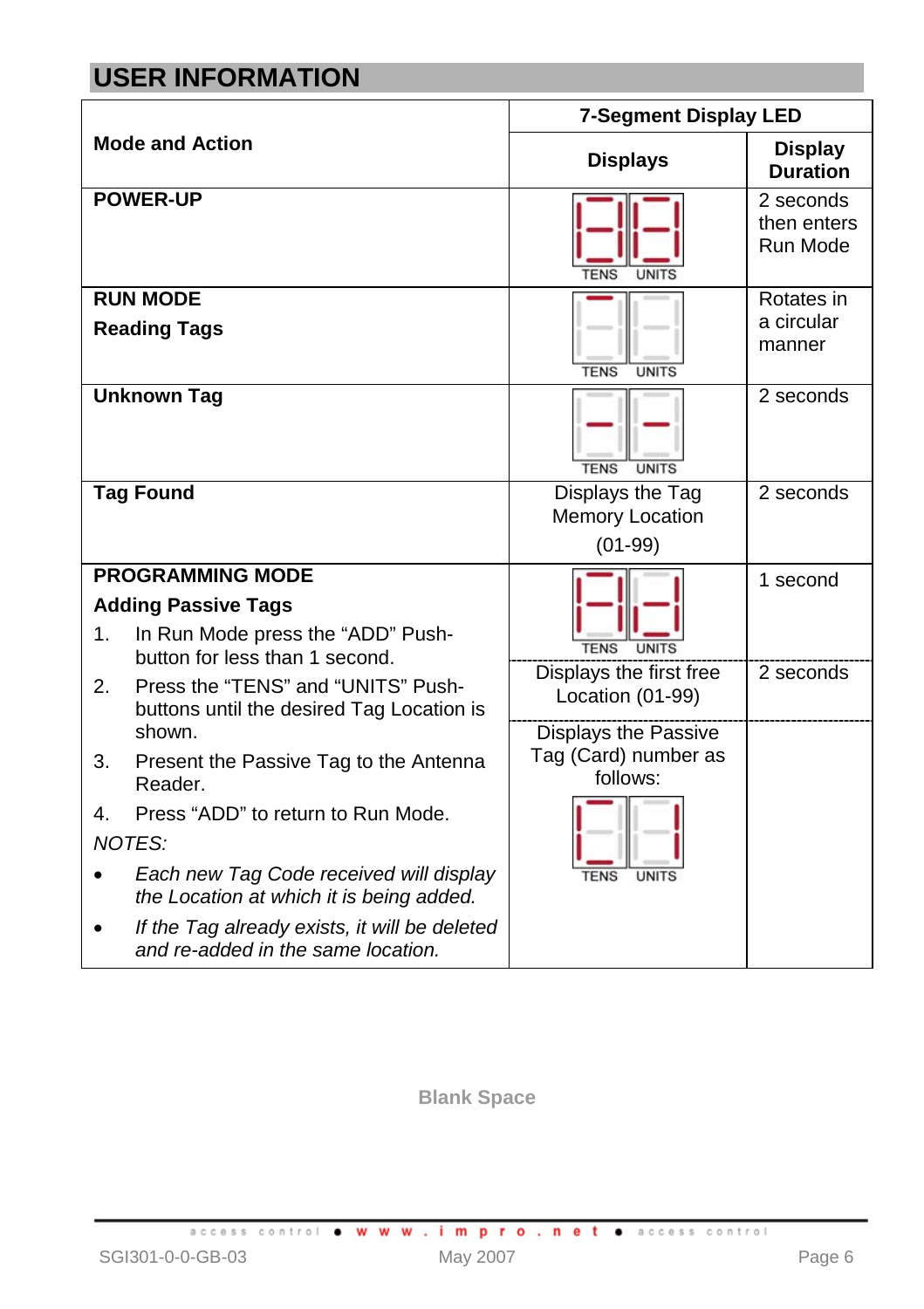|    |                                                                                                                       | <b>7-Segment Display LED</b>                |                                   |  |  |
|----|-----------------------------------------------------------------------------------------------------------------------|---------------------------------------------|-----------------------------------|--|--|
|    | <b>Mode and Action</b>                                                                                                | <b>Displays</b>                             | <b>Display</b><br><b>Duration</b> |  |  |
|    | <b>Adding PIN-code</b>                                                                                                |                                             | 1 second                          |  |  |
| 1. | In Run Mode press the "ADD" Push-<br>button for less than 1 second.                                                   | <b>TENS</b><br><b>UNITS</b>                 |                                   |  |  |
| 2. | Press the "TENS" and "UNITS" Push-<br>buttons until the desired Tag Location is<br>shown.                             | Displays the first free<br>Location (01-99) | 2 seconds                         |  |  |
| 3. | Enter your 4-digit PIN-code on the<br>Keypad Antenna Reader, followed by the<br>"#" Key on the Keypad Antenna Reader. | Displays the PIN-code<br>as follows:        |                                   |  |  |
| 4. | Press "ADD" to return to Run Mode.<br>NOTE:                                                                           |                                             |                                   |  |  |
|    | Ensure you enter the complete 4-digit<br>code, followed by the "#" Key to gain<br>entry.                              | UNITS                                       |                                   |  |  |
|    | If the incorrect PIN-code is entered 3<br>times in succession, the Keypad locks<br>for 20 seconds.                    |                                             |                                   |  |  |
|    | <b>Deleting Tags or PIN-codes</b>                                                                                     |                                             | 1 second                          |  |  |
| 1. | In Run Mode press the "DELETE" Push-<br>button.                                                                       |                                             |                                   |  |  |
| 2. | Press the "TENS" and "UNITS" Push-<br>buttons until the desired Tag Location is<br>shown.                             |                                             |                                   |  |  |
| 3. | Press "DELETE" to delete the desired<br>Location.                                                                     | <b>TENS</b><br><b>UNITS</b>                 |                                   |  |  |
| 4. | Specify more Locations to be deleted, or<br>press "DELETE" to return to Run Mode.                                     | <b>TENS</b><br><b>UNITS</b>                 | 2 seconds                         |  |  |
|    | <b>Bulk Delete</b>                                                                                                    |                                             |                                   |  |  |
| 1. | Power down the SupaGate.                                                                                              |                                             |                                   |  |  |
| 2. | Power up the SupaGate while pressing<br>the "ADD" and "DELETE" Push-buttons.                                          | <b>TFNS</b><br><b>UNITS</b>                 |                                   |  |  |
| 3. | "??" is displayed, after 2 seconds all is<br>deleted and "dE" is displayed.                                           | <b>TENS</b><br><b>UNITS</b>                 |                                   |  |  |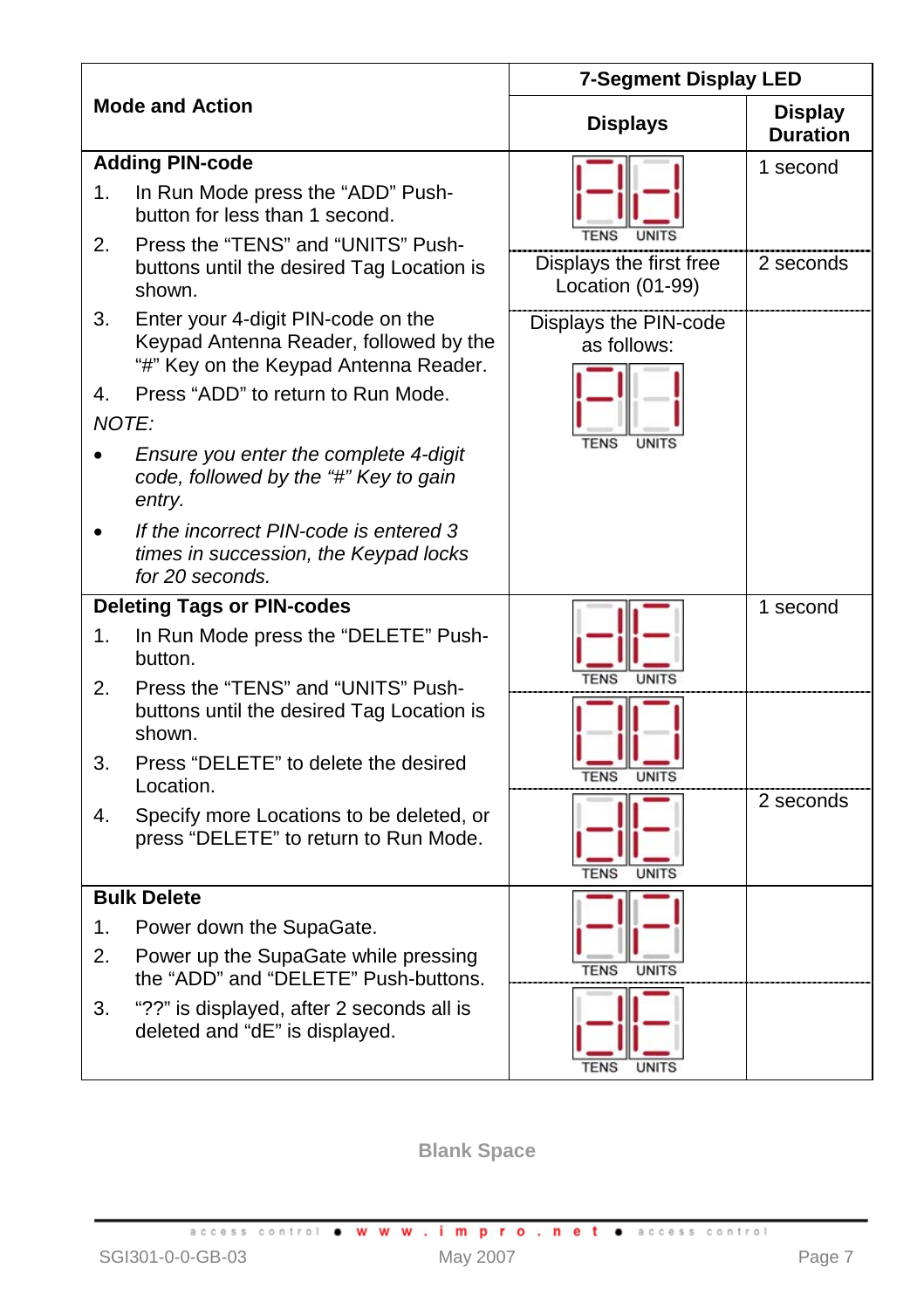|          |                                                                                                                                                                                                                 | 7-Segment Display LED                                                                               |                                   |  |  |
|----------|-----------------------------------------------------------------------------------------------------------------------------------------------------------------------------------------------------------------|-----------------------------------------------------------------------------------------------------|-----------------------------------|--|--|
|          | <b>Mode and Action</b>                                                                                                                                                                                          | <b>Displays</b>                                                                                     | <b>Display</b><br><b>Duration</b> |  |  |
| 1.<br>2. | <b>Replacing Lost Tags</b><br>Delete the lost Tag from its Tag<br>Location. (See the "Deleting Tags"<br>section).<br>Add the new Tag to the abovementioned<br>Tag Location. (See the "Adding Tags"<br>section). | Displays the first free<br>Location<br>$(01-99)$<br>Displays selected Tag<br><b>Memory Location</b> | 2 seconds                         |  |  |
| 1.<br>2. | <b>Set Relay Duration</b><br>In Run Mode press the "ADD" Push-<br>button for longer than 1 second.                                                                                                              | TENS                                                                                                | 1 second                          |  |  |
|          | Press the "TENS" and "UNITS" Push-<br>buttons to specify the duration of the<br>Relay in seconds (00 = Toggled Mode).                                                                                           | Displays the Relay<br>Drive Time in seconds                                                         |                                   |  |  |
| 3.       | Press the "ADD" Push-button four times<br>(pressing the Push-button for less than 1<br>second each time) to go back to Run<br>Mode.                                                                             | $(01-99$ seconds)                                                                                   |                                   |  |  |
| NOTF:    |                                                                                                                                                                                                                 |                                                                                                     |                                   |  |  |
|          | The factory default setting is 01.                                                                                                                                                                              |                                                                                                     |                                   |  |  |
|          | Relay 2, Relay 3 and Relay 4 are not<br>available in the SupaGate Lite.                                                                                                                                         |                                                                                                     |                                   |  |  |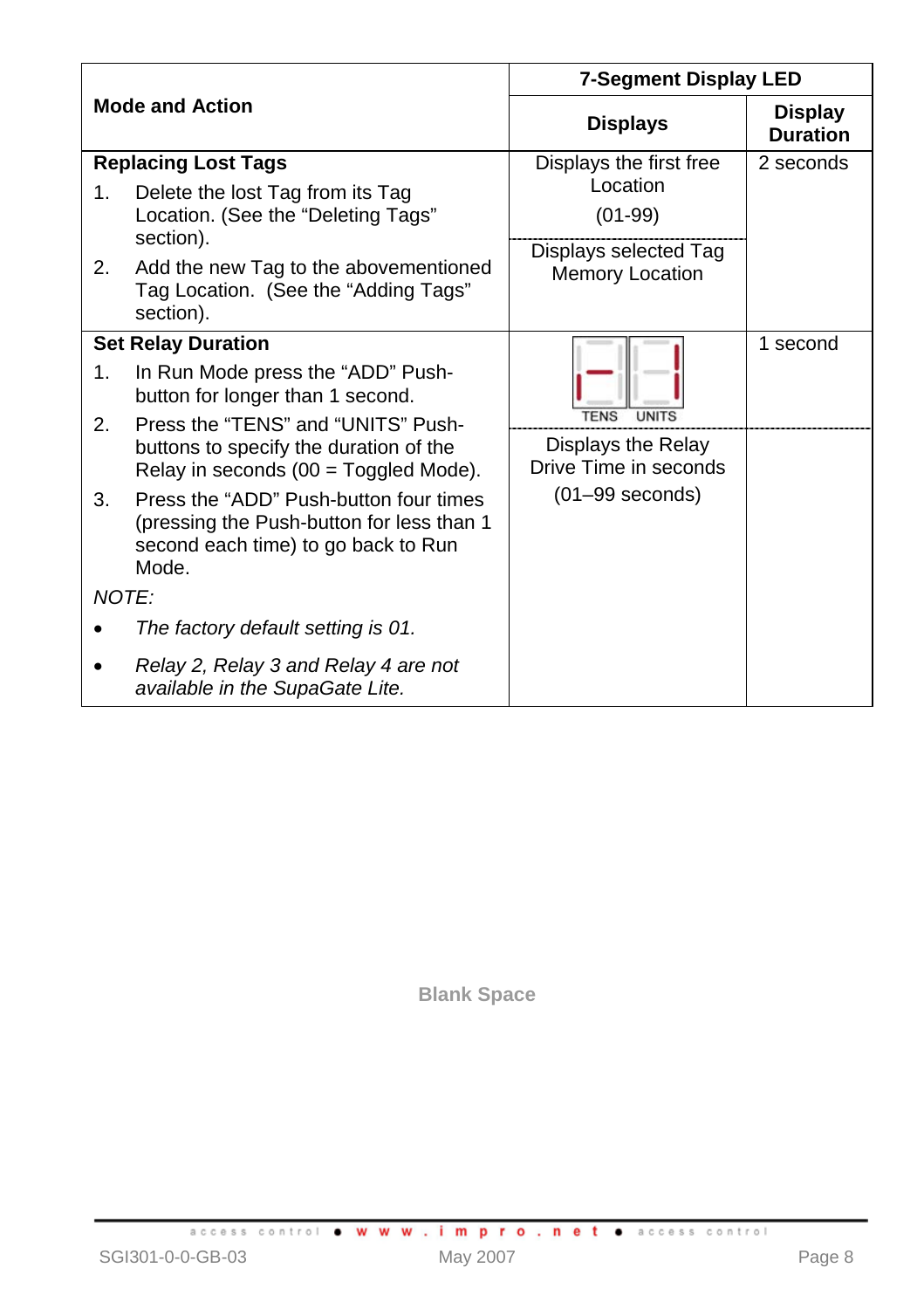# **TAG LOCATIONS**

Document all Tag owners at their respective Tag Memory Locations (in the SupaGate) using Table 1. This list provides an easy reference when you need to delete Tags from the SupaGate.

| Owner                                              |  | <b>Relay or PIN-code</b> |                         |                |                         | Owner  | <b>Relay or PIN-code</b> |                         |                         |                |   |
|----------------------------------------------------|--|--------------------------|-------------------------|----------------|-------------------------|--------|--------------------------|-------------------------|-------------------------|----------------|---|
|                                                    |  | $\overline{\mathbf{1}}$  | $\overline{\mathbf{2}}$ | $\overline{3}$ | $\overline{\mathbf{4}}$ |        |                          | $\overline{\mathbf{1}}$ | $\overline{\mathbf{2}}$ | $\overline{3}$ | 4 |
| $\overline{01}$                                    |  |                          |                         |                |                         | 27     |                          |                         |                         |                |   |
| 02                                                 |  |                          |                         |                |                         | 28     |                          |                         |                         |                |   |
| 03                                                 |  |                          |                         |                |                         | 29     |                          |                         |                         |                |   |
| 04                                                 |  |                          |                         |                |                         | $30\,$ |                          |                         |                         |                |   |
| 05                                                 |  |                          |                         |                |                         | 31     |                          |                         |                         |                |   |
| 06                                                 |  |                          |                         |                |                         | 32     |                          |                         |                         |                |   |
| 07                                                 |  |                          |                         |                |                         | 33     |                          |                         |                         |                |   |
| 08                                                 |  |                          |                         |                |                         | 34     |                          |                         |                         |                |   |
| 09                                                 |  |                          |                         |                |                         | 35     |                          |                         |                         |                |   |
| 10                                                 |  |                          |                         |                |                         | 36     |                          |                         |                         |                |   |
| $\boxed{11}$                                       |  |                          |                         |                |                         | 37     |                          |                         |                         |                |   |
| $\begin{array}{c} 1 \\ 12 \end{array}$             |  |                          |                         |                |                         | 38     |                          |                         |                         |                |   |
| $\begin{array}{c} \n \overline{13} \n \end{array}$ |  |                          |                         |                |                         | 39     |                          |                         |                         |                |   |
| 14                                                 |  |                          |                         |                |                         | 40     |                          |                         |                         |                |   |
| $\begin{array}{c} \n\phantom{0}15\n\end{array}$    |  |                          |                         |                |                         | 41     |                          |                         |                         |                |   |
| $\begin{array}{c} 16 \end{array}$                  |  |                          |                         |                |                         | 42     |                          |                         |                         |                |   |
| $\frac{1}{17}$                                     |  |                          |                         |                |                         | 43     |                          |                         |                         |                |   |
| 18                                                 |  |                          |                         |                |                         | 44     |                          |                         |                         |                |   |
| $\begin{array}{c} 19 \end{array}$                  |  |                          |                         |                |                         | 45     |                          |                         |                         |                |   |
| 20                                                 |  |                          |                         |                |                         | 46     |                          |                         |                         |                |   |
| 21                                                 |  |                          |                         |                |                         | $47\,$ |                          |                         |                         |                |   |
| 22                                                 |  |                          |                         |                |                         | 48     |                          |                         |                         |                |   |
| 23                                                 |  |                          |                         |                |                         | 49     |                          |                         |                         |                |   |
| 24                                                 |  |                          |                         |                |                         | 50     |                          |                         |                         |                |   |
| 25                                                 |  |                          |                         |                |                         | 51     |                          |                         |                         |                |   |
| 26                                                 |  |                          |                         |                |                         | 52     |                          |                         |                         |                |   |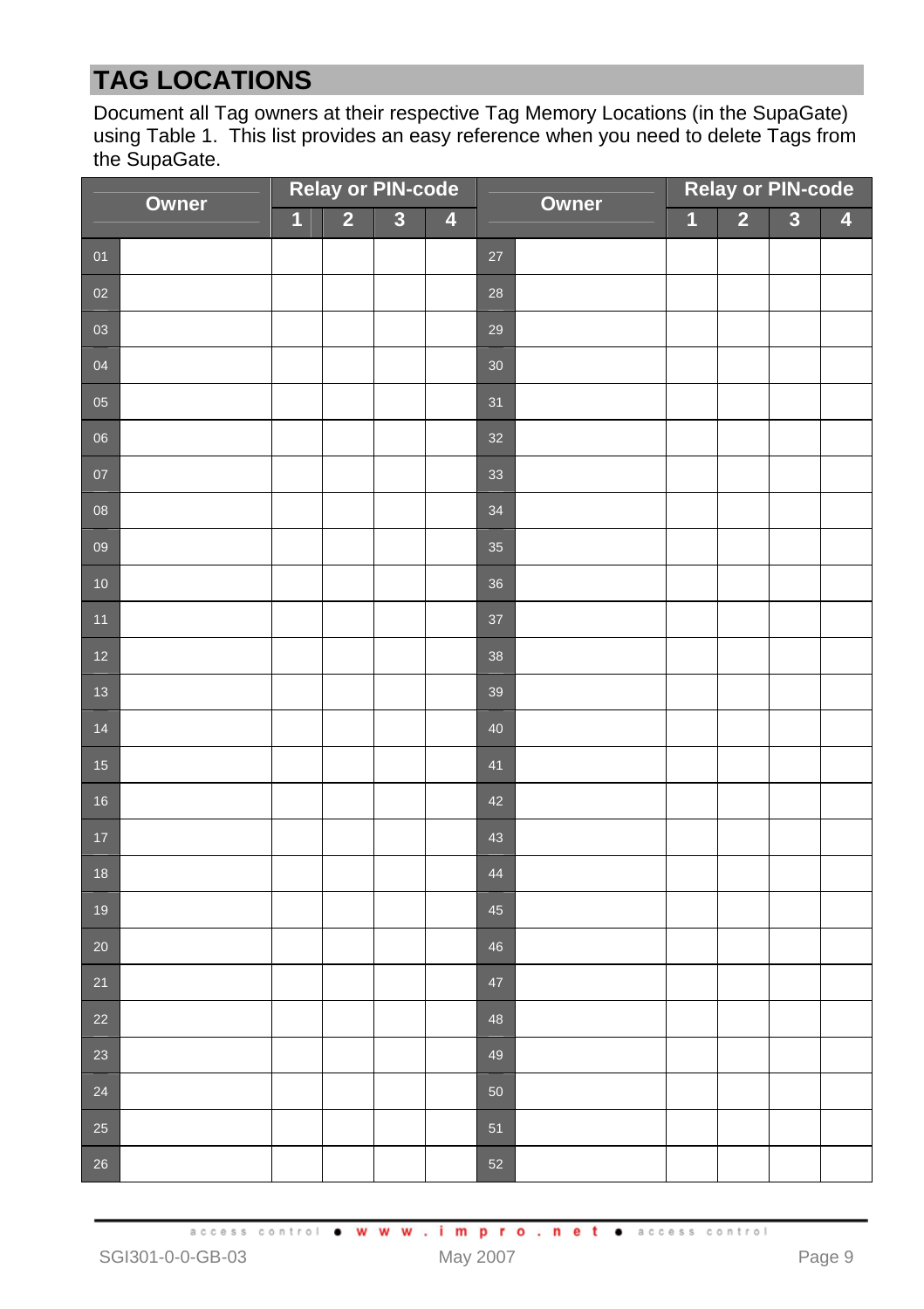| Owner |  | <b>Relay or PIN-code</b><br>$\overline{1}$ |                |                         |                         | Owner  | <b>Relay or PIN-code</b> |                |                |                |                         |
|-------|--|--------------------------------------------|----------------|-------------------------|-------------------------|--------|--------------------------|----------------|----------------|----------------|-------------------------|
|       |  |                                            | $\overline{2}$ | $\overline{\mathbf{3}}$ | $\overline{\mathbf{4}}$ |        |                          | $\overline{1}$ | $\overline{2}$ | $\overline{3}$ | $\overline{\mathbf{4}}$ |
| 53    |  |                                            |                |                         |                         | $77\,$ |                          |                |                |                |                         |
| 54    |  |                                            |                |                         |                         | 78     |                          |                |                |                |                         |
| 55    |  |                                            |                |                         |                         | 79     |                          |                |                |                |                         |
| 56    |  |                                            |                |                         |                         | 80     |                          |                |                |                |                         |
| 57    |  |                                            |                |                         |                         | 81     |                          |                |                |                |                         |
| 58    |  |                                            |                |                         |                         | 82     |                          |                |                |                |                         |
| 59    |  |                                            |                |                         |                         | 83     |                          |                |                |                |                         |
| 60    |  |                                            |                |                         |                         | 84     |                          |                |                |                |                         |
| 61    |  |                                            |                |                         |                         | 85     |                          |                |                |                |                         |
| 62    |  |                                            |                |                         |                         | 86     |                          |                |                |                |                         |
| 63    |  |                                            |                |                         |                         | 87     |                          |                |                |                |                         |
| 64    |  |                                            |                |                         |                         | 88     |                          |                |                |                |                         |
| 65    |  |                                            |                |                         |                         | 89     |                          |                |                |                |                         |
| 66    |  |                                            |                |                         |                         | 90     |                          |                |                |                |                         |
| 67    |  |                                            |                |                         |                         | 91     |                          |                |                |                |                         |
| 68    |  |                                            |                |                         |                         | 92     |                          |                |                |                |                         |
| 69    |  |                                            |                |                         |                         | 93     |                          |                |                |                |                         |
| 70    |  |                                            |                |                         |                         | 94     |                          |                |                |                |                         |
| 71    |  |                                            |                |                         |                         | 95     |                          |                |                |                |                         |
| 72    |  |                                            |                |                         |                         | 96     |                          |                |                |                |                         |
| 73    |  |                                            |                |                         |                         | 97     |                          |                |                |                |                         |
| 74    |  |                                            |                |                         |                         | 98     |                          |                |                |                |                         |
| 75    |  |                                            |                |                         |                         | 99     |                          |                |                |                |                         |
| 76    |  |                                            |                |                         |                         |        |                          |                |                |                |                         |

**Table 1: Tag Location Table**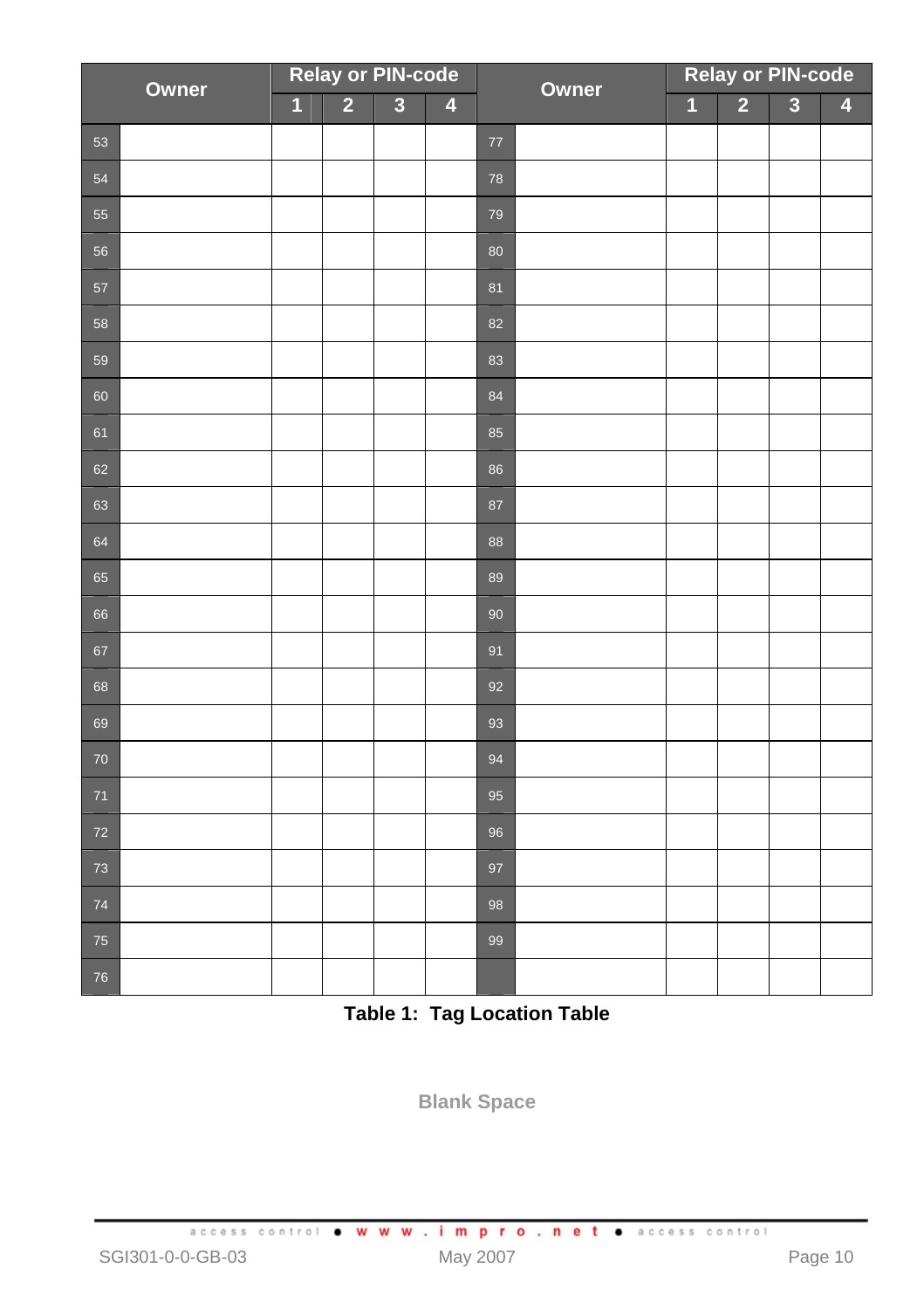# **GUARANTEE OR WARRANTY**

**CAUTION: We reserve the right to nullify the products guarantee or warranty where you have not properly installed the Metal-oxide Varistors.** 

This product conforms to our Guarantee or Warranty details placed on our Web Site to read further please go to www.impro.net.

**USER NOTES**